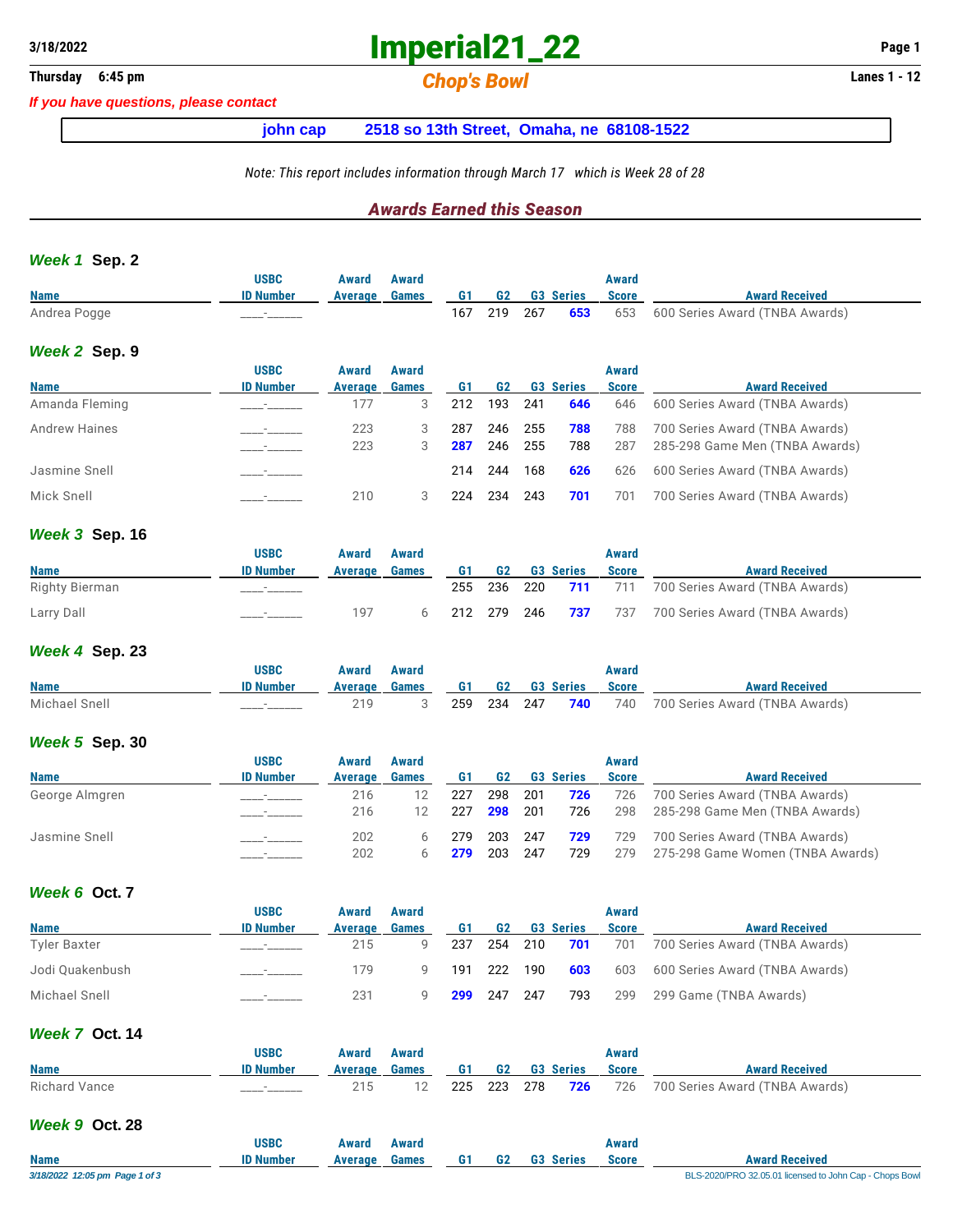# **3/18/2022 Imperial21\_22 Page 2**

## **Thursday** 6:45 pm **Chop's Bowl Chop's Bowl Lanes 1 - 12**

#### *If you have questions, please contact*

### **john cap 2518 so 13th Street, Omaha, ne 68108-1522**

#### *Note: This report includes information through March 17 which is Week 28 of 28*

|                 | <b>USBC</b>      | Award   | Award        |     |                |     |                  | Award        |                                |
|-----------------|------------------|---------|--------------|-----|----------------|-----|------------------|--------------|--------------------------------|
| <b>Name</b>     | <b>ID Number</b> | Average | <b>Games</b> | G1  | G <sub>2</sub> |     | <b>G3 Series</b> | <b>Score</b> | <b>Award Received</b>          |
| Jeff Faiman     |                  | 154     | 15           | 179 | 238            | 200 | 617              | 617          | 150 Over Series (TNBA Awards)  |
| Scott McIntosh  |                  | 201     | 24           | 198 | 244            | 279 | 721              | 721          | 700 Series Award (TNBA Awards) |
| Mike Quakenbush |                  | 206     | 21           | 300 | 221            | 248 | 769              | 300          | 300 Game (USBC Awards)         |
|                 |                  | 206     | 21           | 300 | 221            | 248 | 769              | 769          | 700 Series Award (TNBA Awards) |
|                 |                  | 206     | 21           | 300 | 221            | 248 | 769              | 769          | 150 Over Series (TNBA Awards)  |
|                 |                  | 206     | 21           | 300 | 221            | 248 | 769              | 300          | 300 Game (TNBA Awards)         |
| Michael Snell   |                  | 237     | 18           | 249 | 255            | 300 | 804              | 804          | 800 Series (USBC Awards)       |
|                 |                  | 237     | 18           | 249 | 255            | 300 | 804              | 300          | 300 Game (USBC Awards)         |
|                 |                  | 237     | 18           | 249 | 255            | 300 | 804              | 804          | 800 Series (TNBA Awards)       |
|                 |                  | 237     | 18           | 249 | 255            | 300 | 804              | 300          | 300 Game (TNBA Awards)         |

#### *Week 10* **Nov. 4**

|               | <b>USBC</b>      | Award         | Award |                 |  | Award |                                                    |
|---------------|------------------|---------------|-------|-----------------|--|-------|----------------------------------------------------|
| <b>Name</b>   | <b>ID Number</b> | Average Games |       | G1 G2 G3 Series |  | Score | <b>Award Received</b>                              |
| Angela Haines |                  | 166           |       |                 |  |       | 162 256 210 628 628 600 Series Award (TNBA Awards) |

#### *Week 11* **Nov. 11**

|             | <b>USBC</b>      | Award                         | Award |  |  | Award |                                                    |
|-------------|------------------|-------------------------------|-------|--|--|-------|----------------------------------------------------|
| <b>Name</b> | <b>ID Number</b> | Average Games 61 G2 G3 Series |       |  |  | Score | <b>Award Received</b>                              |
| Geoff Null  |                  |                               |       |  |  |       | 217 249 235 701 701 700 Series Award (TNBA Awards) |

#### *Week 12* **Nov. 18**

|             | <b>USBC</b>      | Award                         | Award |  |  | Award        |                                                           |
|-------------|------------------|-------------------------------|-------|--|--|--------------|-----------------------------------------------------------|
| <b>Name</b> | <b>ID Number</b> | Average Games 61 G2 G3 Series |       |  |  | <b>Score</b> | <b>Award Received</b>                                     |
| Cody Combs  |                  | 130                           | 24    |  |  |              | 164 163 190 517 517 500 Series Award (<135) (TNBA Awards) |

#### *Week 14* **Dec. 2**

|               | USBC             | Award   | Award |           |           |                  | Award        |                                |
|---------------|------------------|---------|-------|-----------|-----------|------------------|--------------|--------------------------------|
| <b>Name</b>   | <b>ID Number</b> | Average | Games | <b>G1</b> | <b>G2</b> | <b>G3 Series</b> | <b>Score</b> | <b>Award Received</b>          |
| Linda Workman |                  | 192     |       | 215       | 225 192   | 632              | 632          | 600 Series Award (TNBA Awards) |

#### *Week 15* **Dec. 9**

|                    | USBC             | Award   | Award |                 |  | Award        |                                                      |
|--------------------|------------------|---------|-------|-----------------|--|--------------|------------------------------------------------------|
| <b>Name</b>        | <b>ID Number</b> | Average | Games | G1 G2 G3 Series |  | <b>Score</b> | <b>Award Received</b>                                |
| <b>Brad Bessey</b> | _______          | 180     | 33    |                 |  |              | <b>277</b> 210 139 626 277 275-284 Men (TNBA Awards) |

#### *Week 16* **Dec. 16**

|                   | <b>USBC</b>              | Award   | Award        |     |         |         |                  | <b>Award</b> |                                |
|-------------------|--------------------------|---------|--------------|-----|---------|---------|------------------|--------------|--------------------------------|
| <b>Name</b>       | <b>ID Number</b>         | Average | <b>Games</b> | G1  | G2      |         | <b>G3 Series</b> | <b>Score</b> | <b>Award Received</b>          |
| Matt Farrell Jr   |                          | 201     | 39           | 287 |         | 245 212 | 744              | 744          | 700 Series Award (TNBA Awards) |
|                   | $\sim$ $  -$             | 201     | 39           | 287 |         | 245 212 | 744              | 287          | 285-298 Game Men (TNBA Awards) |
| Cole Fleming      | $\overline{\phantom{a}}$ | 200     | 39           | 265 | 222 222 |         | 709              | 709          | 700 Series Award (TNBA Awards) |
| <b>Tyler Null</b> |                          |         |              | 240 | 238     | 244     | 722              | 722          | 700 Series Award (TNBA Awards) |

#### *Week 17* **Dec. 23**

|                                     | <b>USBC</b>      | Award   | Award        |             |     |       |                  | Award        |                                                               |
|-------------------------------------|------------------|---------|--------------|-------------|-----|-------|------------------|--------------|---------------------------------------------------------------|
| <b>Name</b>                         | <b>ID Number</b> | Average | <b>Games</b> | G1          | G2  |       | <b>G3 Series</b> | <b>Score</b> | <b>Award Received</b>                                         |
| <b>Chance Holton</b>                |                  |         |              | 278         | 198 | - 234 | 710              | 710          | 700 Series Award (TNBA Awards)                                |
| Steve Muller                        |                  | 145     | 18           | 124 124 124 |     |       | 372              | 124          | Triplicate (TNBA Awards)                                      |
| $9982022$ Up $869$ phusd $9e2$ of 3 |                  | 189     | 30           | 244         | 228 | 236   | 708              | 708          | 700 SBLS:2020/PRO 32.05.01 licensed fol John Cap - Chops Bowl |